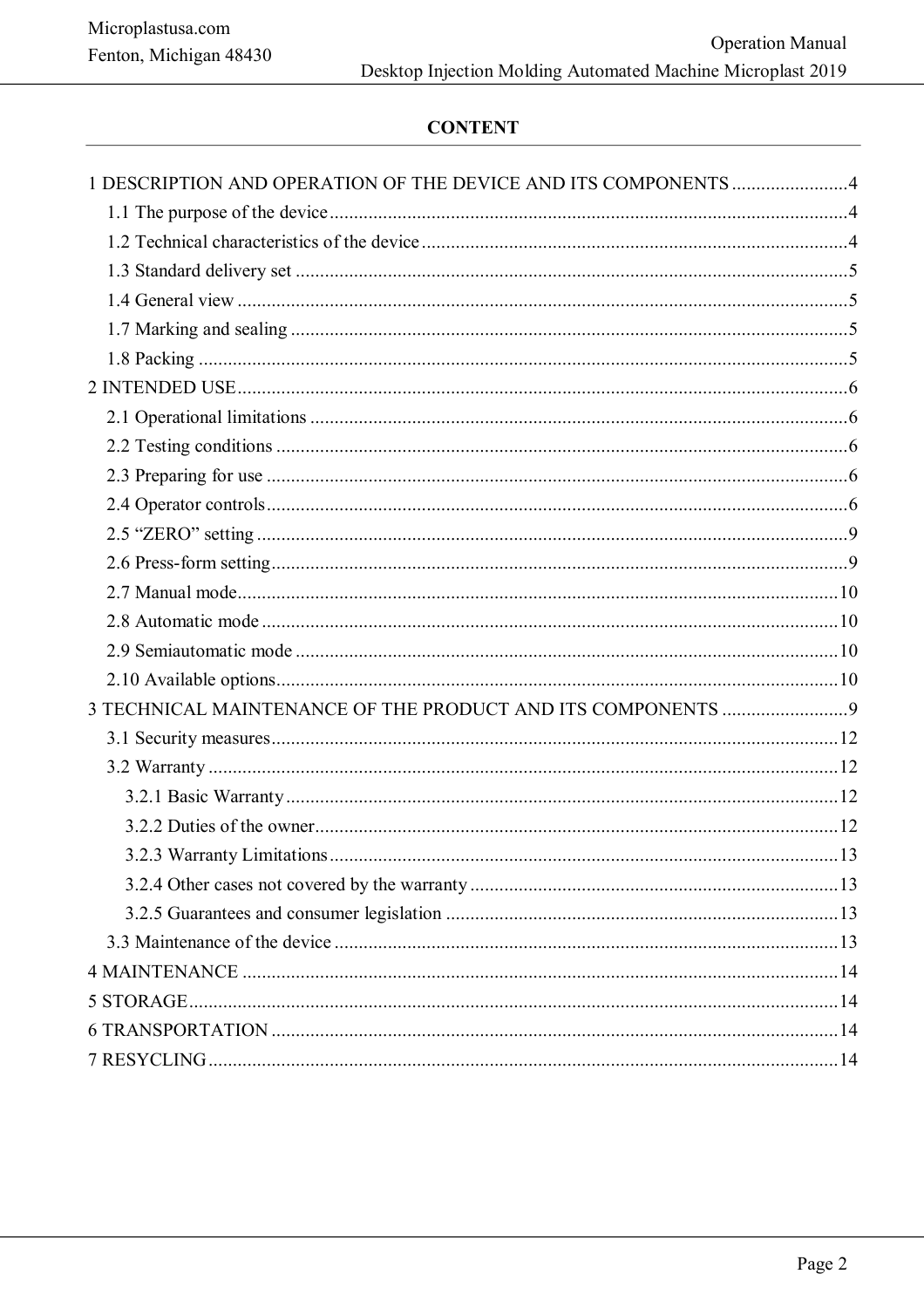# **Caution!**

Please read this manual carefully before using the Desktop Injection Molding Automated Machine Microplast 2019.

This operating manual (hereinafter OM) includes general information intended to familiarize the operating personnel with the operation and operating rules of the Desktop Injection Molding Automated Machine Microplast 2019 (hereinafter referred to as the machine). The document contains technical characteristics, description of the design and principle of operation, as well as information necessary for the correct use of the product. Before getting started, it is necessary to familiarize yourself with this manual, since the operation of the device must be carried out by persons familiar with the principle of operation and design of the machine.

Proper and effective use of the machine requires mandatory availability:

- Conditions for polymer details manufacturing when using this machine;
- Trained, and familiar with this OM user.

The enterprise-manufacturer reserves the right to make non-critical changes, without impairing product specifications. These changes may not be mentioned in the text of this document.

The scope of delivery of the instrument includes the operational documentation including this operating manual and the instrument passport.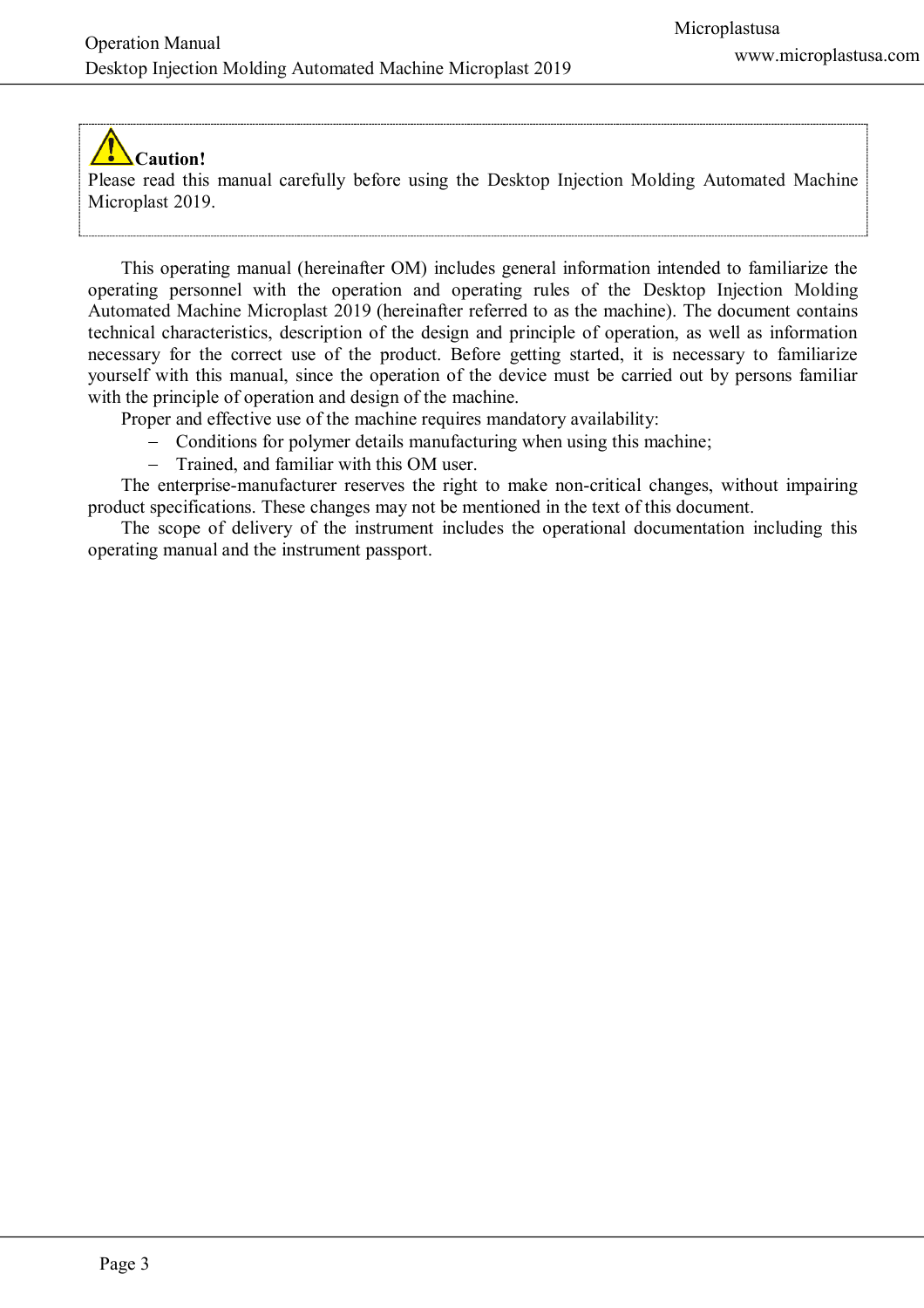# <span id="page-2-2"></span>**1 DESCRIPTION AND OPERATION OF THE DEVICE AND ITS COMPONENTS**

## **1.1 The purpose of the device**

<span id="page-2-1"></span>Desktop Injection Molding Automated Machine Microplast 2019 is intended for polymers molding into steel press-forms under pressure. The machine is designed for long-term usage 7/24.

## **1.2 Technical characteristics of the machine**

<span id="page-2-0"></span>Desktop Injection Molding Automated Machine Microplast 2019 allows operator to mix and color polymers. Technical characteristics of the machine are presented in Table. 1.1.

Table 1.1 – Specifications

| General Machine characteristics                          |                             |  |  |  |
|----------------------------------------------------------|-----------------------------|--|--|--|
| Overall dimensions                                       | 800x300x250 mm              |  |  |  |
| Weight, not more                                         | $30 \text{ kg}$             |  |  |  |
| Power supply                                             | 220 V                       |  |  |  |
| Main                                                     | 50-60 Hz                    |  |  |  |
| Amperage, not more                                       | 2.5A                        |  |  |  |
| Watt consumption, not more                               | 400 W                       |  |  |  |
| <b>Technical characteristics</b>                         |                             |  |  |  |
| Injection system                                         | intrusion                   |  |  |  |
| Cycle time, depends on the press-form                    | $6-15$ sec                  |  |  |  |
| Volume of injection                                      | $2 \text{ cm}^3$            |  |  |  |
| Compression force                                        | 1000 kg                     |  |  |  |
| Adapter plate (plate for press-form fixation) dimensions | 120x120 cm                  |  |  |  |
| Stroke motion of adapter plate                           | 150 mm                      |  |  |  |
| Regulated temperature range, maximum                     | 310 °C                      |  |  |  |
| Accuracy of temperature maintenance                      | $2^{\circ}C$                |  |  |  |
| Quantity of temperature zones                            | $\overline{2}$              |  |  |  |
| Bore diameter                                            | $16 \text{ mm}$             |  |  |  |
| Nozzle diameter                                          | $1 \text{ mm}$              |  |  |  |
| Memory of the modes (press-forms)                        | 50 modes                    |  |  |  |
| Operating conditions                                     |                             |  |  |  |
| Ambient air temperature, ° C                             | from $-45$ to $+40$         |  |  |  |
| Relative humidity, %                                     | up to 80 at 25 $^{\circ}$ C |  |  |  |
| Atmospheric pressure, kPa                                | from 84 to 106,7            |  |  |  |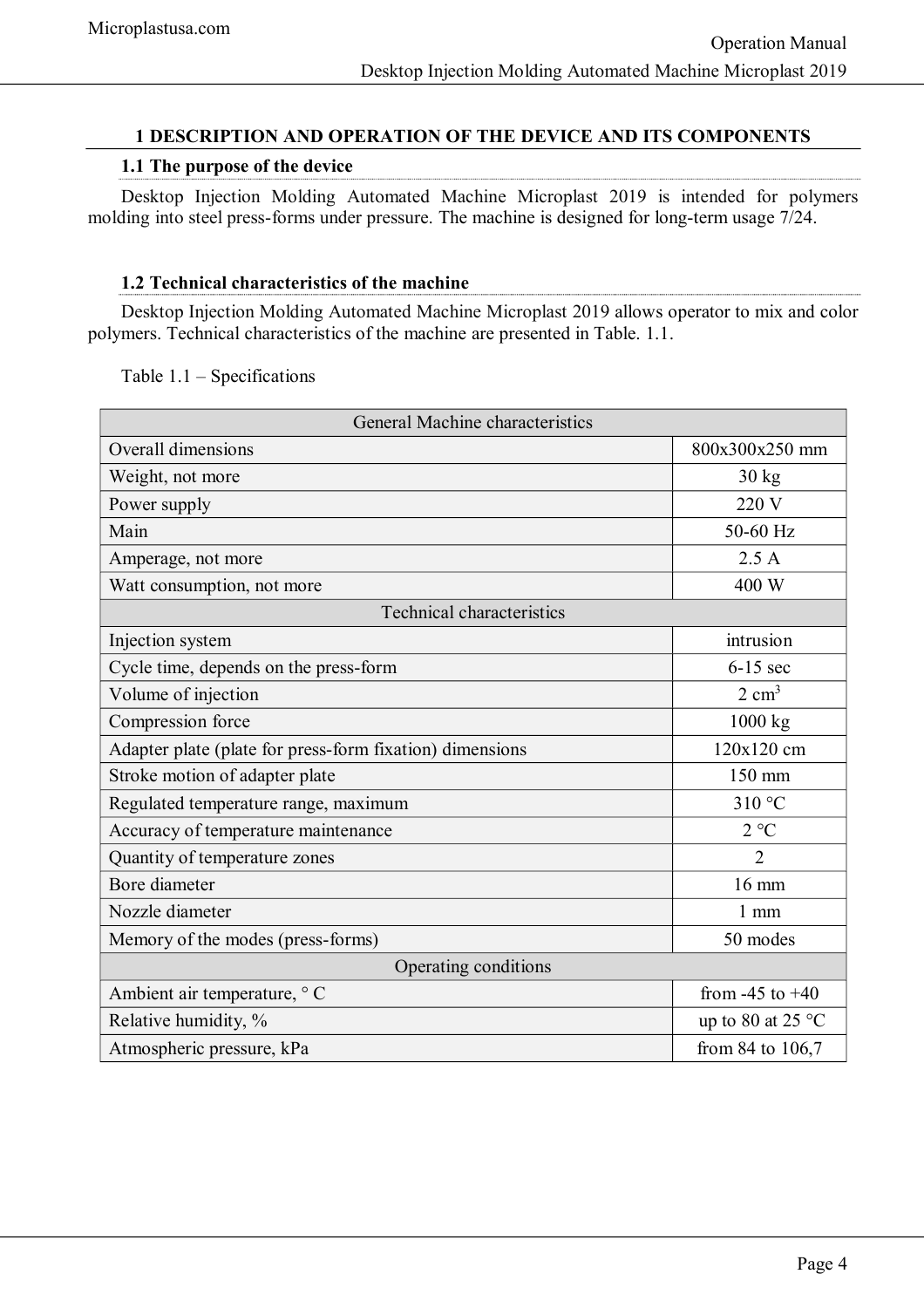<span id="page-3-3"></span>

|  | 1.3 Standard delivery set |  |
|--|---------------------------|--|
|  |                           |  |

# <span id="page-3-2"></span>**1.4 General view**



Figure 1 – General view of Desktop Injection Molding Automated Machine Microplast 2019

# **1.5 Marking and sealing**

<span id="page-3-1"></span>On the machine is applied to the symbol with the trademark of manufacturer, year of manufacture, as well as the machine serial number.

# **1.6 Packing**

<span id="page-3-0"></span>The machine, electric box and control module are delivered in a package, excluding their damage during transportation.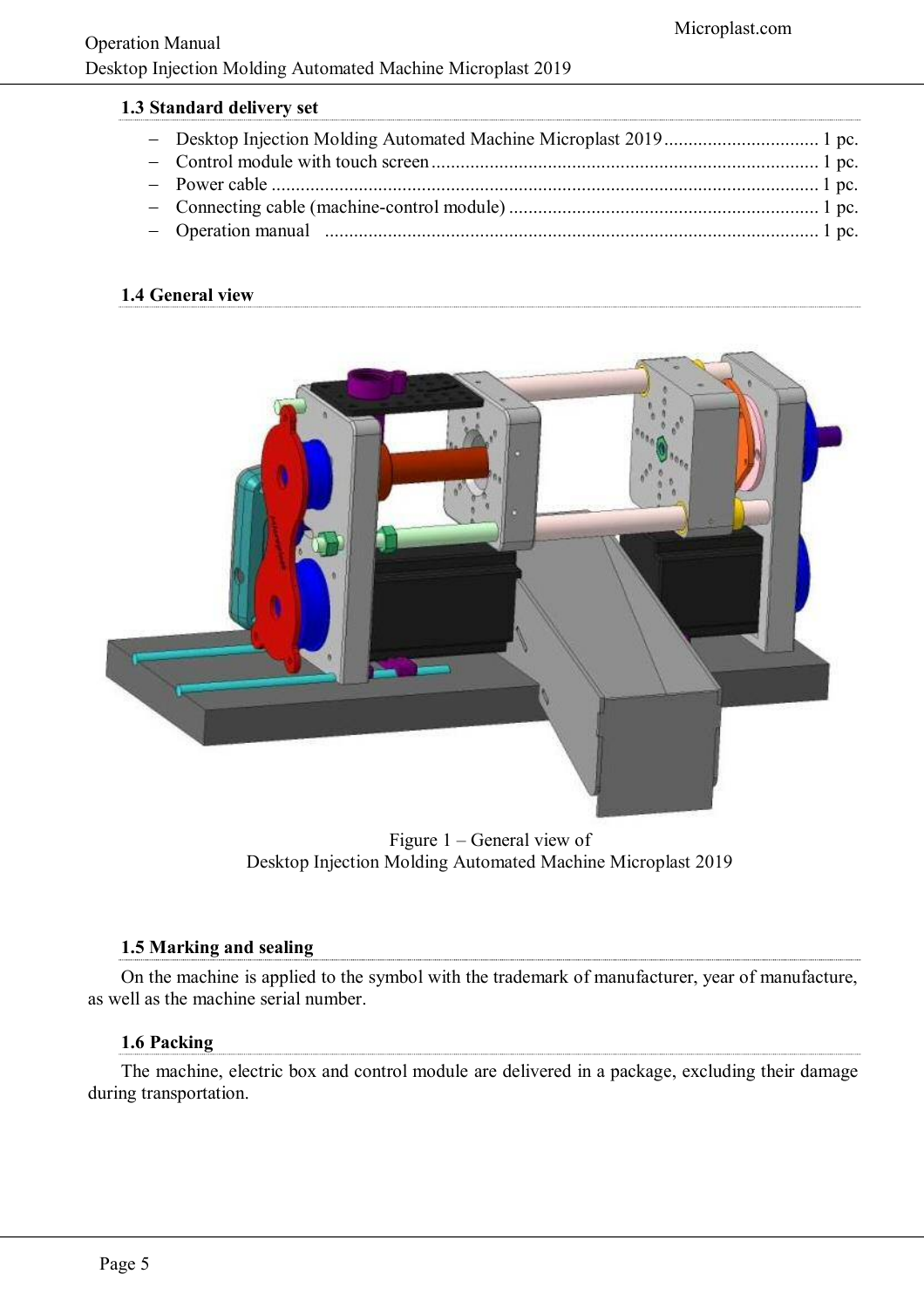# **2 INTENDED USE**

# <span id="page-4-3"></span>**2.1 Operational limitations**

<span id="page-4-2"></span>Operation of the machine should be carried out under the influence of factors and taking into account the parameters of polymer details manufacturing in accordance with the specified technical documentation, and the machine must be used within its technical characteristics.

Only qualified personal, familiar with the operation manual is allowed to use this machine.

# **2.2 Operating conditions**

<span id="page-4-1"></span>The conditions for the operating are to be prepared in accordance with the recommendations above (operating conditions), normative and technical documentation for polymer details manufacturing.

# **2.3 Preparing for use**

<span id="page-4-0"></span>After the machine is unpacked, set up it on the table or flat surface. Electric box of the machine should be located on the opposite side to the operator. Injection unit is on the left-hand side, compression unit is on the right. Near the machine, put control module on convenient for you place.

1. Connect control module with the machine via connecting cable and fasten connector securely in control module by screws.

# **Caution!**

DO NOT plug-in or plug-out connecting cable when the machine is turned on, it ALWAYS causes damages of the machine

- 2. Plug in power cable into the socket of control module.
- 3. Plug in power cable into the main socket.
- 4. Turn-on the machine by button on the back panel of control module. After 1 sec operation parameters of the machine will be shown on the screen. The machine is ready for operation.

# **2.4 Operator controls**

All the operator controls are placed in separate unit - control module.

Control module allows operator to set and to control the machine parameters.

Keypad with 5 buttons is designed to control the main machine functions, and is located on the front panel of the control module.

- "1" button MOLD CLAMPING, START
- "2" button MOLD RELIESE
- "3" button INJECTION
- "4" button PRESSURE RELIESE
- "5" button STOP



Figure 2 – Keypad (front panel) with 5 buttons to control the main machine functions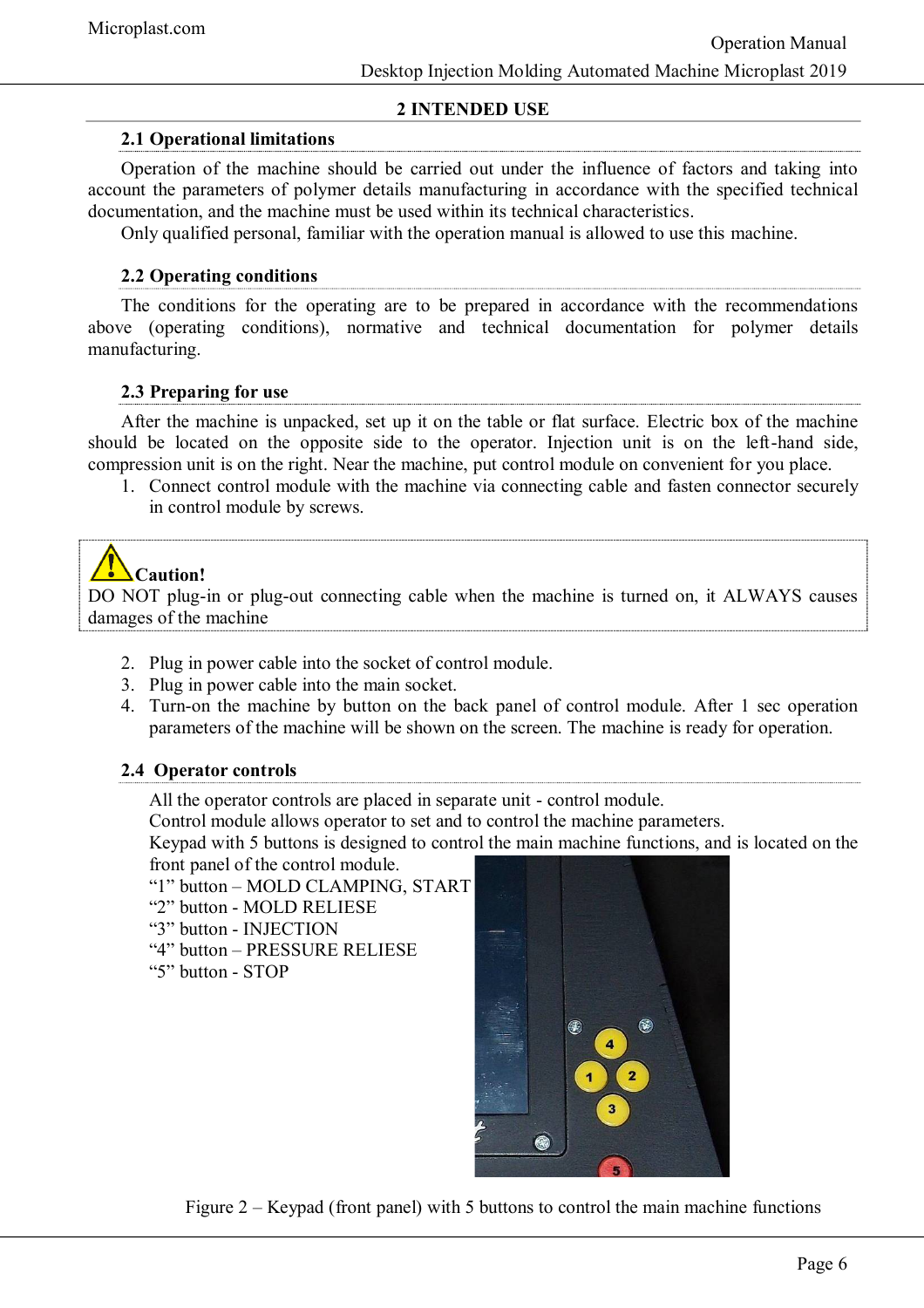To select and change the parameter operator should touch it on the screen. After that the selected parameter will get inversion color. Use "+" and "-" buttons on touch-screen to set the value of the parameter. These values are used until the machine power-off.

To save all the parameters in the machine memory, operator should use memory buttons on changing keyboard at the center of touch-screen.

In the Figure changing keyboard is encircled, its intended use is changed by right "arrow" button.



Figure 3 - Changing keyboard at the center of touch-screen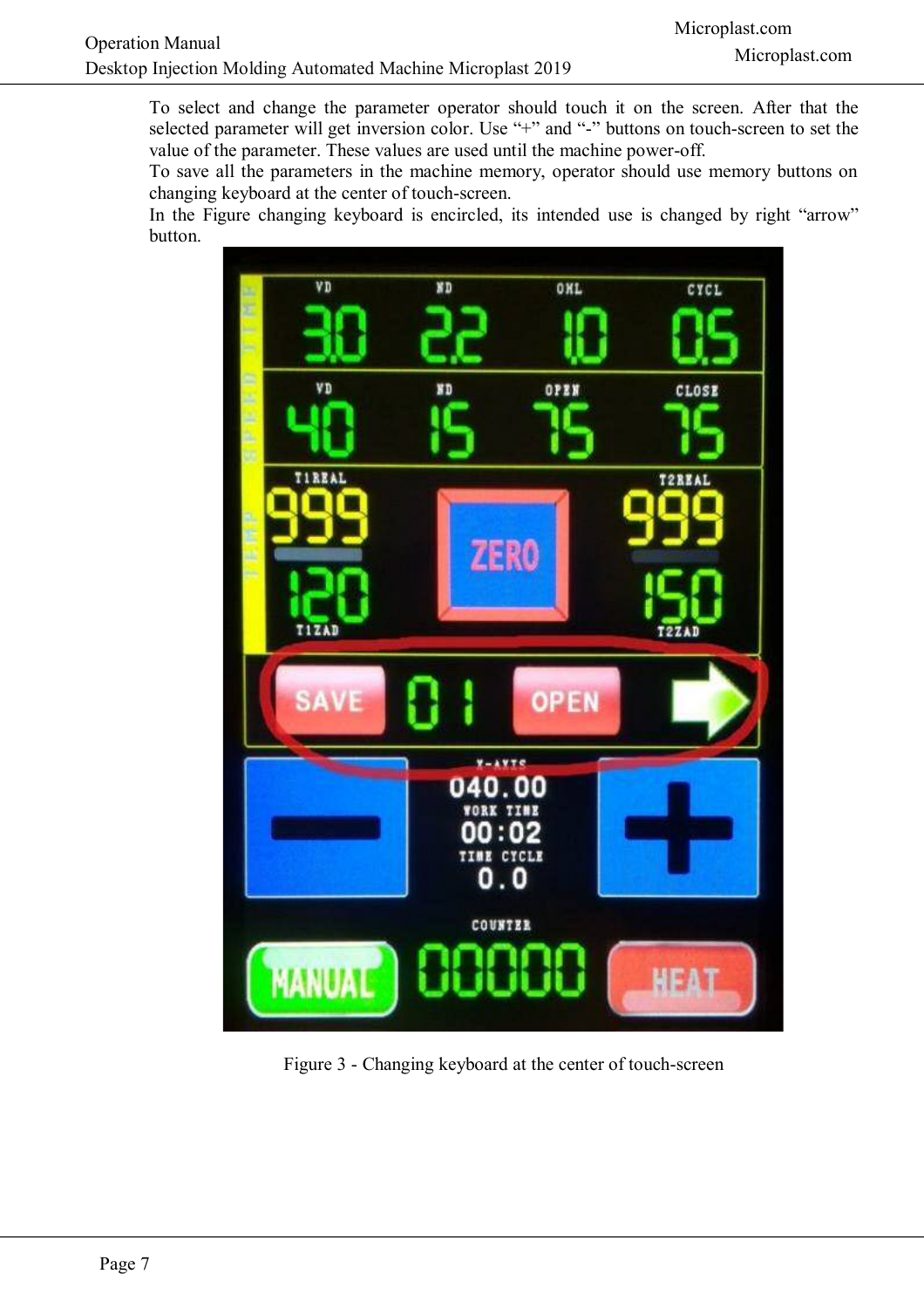In the following Table 1 are shown all the parameters, which are displayed on the screen. **View of control panel on touch-screen NOTES**

<span id="page-6-0"></span>

|                     | View of control panel on touch-screen                          |                                                               |                                                  | NOTES                                           |                                                                                                                                                                                                                                                                                              |
|---------------------|----------------------------------------------------------------|---------------------------------------------------------------|--------------------------------------------------|-------------------------------------------------|----------------------------------------------------------------------------------------------------------------------------------------------------------------------------------------------------------------------------------------------------------------------------------------------|
| TIME                | Injection<br>time of the<br>material<br>under high<br>pressure | Injection time<br>of the<br>material<br>under low<br>pressure | Cooling time<br>of molding<br>in press-<br>form  | Pause<br>between<br>cycles                      | Parameter is selected on touch- screen, and<br>is set by "+" and "-" buttons. User can<br>change parameters while the machine is<br>operating and in any mode. Next cycle will<br>start with new parameters.                                                                                 |
| <b>GREED</b>        | Speed of<br>high<br>pressure                                   | Speed of low<br>pressure                                      | Speed of<br>press-form<br>opening<br>(releasing) | Speed of<br>press-form<br>closing<br>(clamping) | Parameter is selected on touch- screen, and<br>is set by "+" and "-" buttons. User can<br>change parameters while the machine is<br>operating and in any mode. Next cycle will<br>start with new parameters.                                                                                 |
| RATURE<br>TEMPE-    | Temperature<br>of the load<br>zone                             | <b>Button of</b><br>"ZERO"<br>coordinate<br>setting           | Temperature<br>of the nozzle<br>zone             |                                                 | "ZERO" button need a long-press (at least<br>3 sec). ZERO process must be gone when<br>press-form is closed ONLY.                                                                                                                                                                            |
| Changing<br>panel 1 | x-coordinate<br>before<br>pusher starts                        | Stroke of<br>pushing out                                      | Speed of<br>pushing out                          | Quantity of<br>pusher starts                    | Parameters for pushing the product out of<br>the press-form. User can change<br>parameters while the machine is operating<br>and in any mode. Next cycle will start with<br>new parameters.                                                                                                  |
| Changing<br>panel 2 | Coordinate<br>for<br>servomechan<br>ism starting               | Time of<br>servomechani<br>sm operating                       | Zero speed                                       | Turn on/off<br>servomechan<br>ism in cycle      | Parameters for servomechanism                                                                                                                                                                                                                                                                |
| Changing<br>panel 3 | Load<br>parameters<br>to memory                                | Number of<br>memory cell                                      | Load<br>parameters<br>prom<br>memory             |                                                 | Number of memory cell is changed by "+"<br>and "-" buttons.<br>User can load parameters to/from memory<br>at any time and in any mode.                                                                                                                                                       |
|                     |                                                                |                                                               |                                                  |                                                 | "+" and "-" buttons for parameter<br>changing. Available at any mode.                                                                                                                                                                                                                        |
|                     | <b>Manual</b><br>mode                                          | Cycle<br>counter                                              | Turn on/off<br>heating<br>process                |                                                 | Long pressing of "cycle counter" button is<br>for "ZERO" setting. "Manual mode"<br>"button allows two select two speed<br>values: clamping and releasing of press-<br>form. Use low speed for correct "ZERO"<br>setting of the machine and determination of<br>x-coordinate for pushing out. |
|                     | <b>Semiautom</b><br>atic mode                                  | "Emergency<br>stop" button                                    | Turn on/off<br>cooling fan                       |                                                 | In semiautomatic mode the machine stops<br>after press-form is opened (released). And<br>the next cycle is starting after operator<br>pushes the "1" button (MOLD<br>CLAMPING).                                                                                                              |
|                     | <b>Automatic</b><br>mode                                       |                                                               | <b>Turn on</b><br>servomecha<br>nism             |                                                 | Servomechanism is operating while the<br>turn-on button is pressed. When the button<br>is released, the servomechanism stops.                                                                                                                                                                |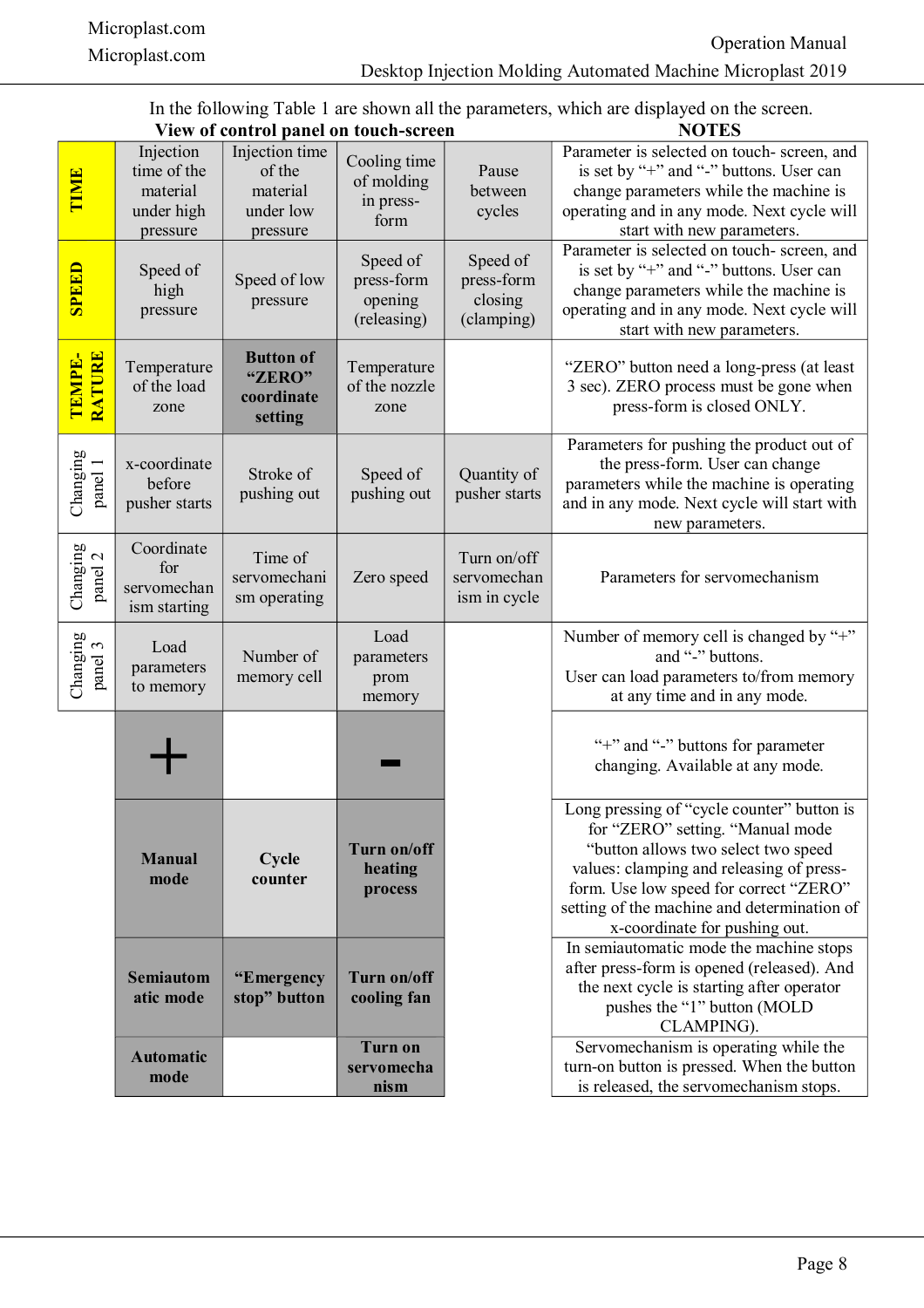# **2.5 "ZERO" setting**



After the machine is power-on, EVERYTIME before starting "ZERO" setting must be made.

By "ZERO" setting operator sends information to the machine about the exact location of its parts. To make "ZERO" setting do following:

- Clean the press-form. Please, check to be sure about nothing inside the press-form can damage it;
- Use Manual mode and press the button for clamping. Wait until press-form is closed;
- Press the button "MANUAL" and select slow clamping mode SLOW;
- Press the button "1" (MOLD CLAMPING). Operator must make very tight and exact press-form clamping.

*NOTE: it is recommended to do it by short pushing the button "1" (MOLD CLAMPING)*;

- Press the button "ZERO" and hold it at least 3 seconds. As a result, X-coordinate becomes equal to 0.

**Caution!** 

# **"ZERO" setting should be repeated in case of press-form replacement, power outage, not enough tight clamping, breakdown in machine**.

# **2.6 Press-form setting**

1. At first, X-coordinate before pusher starts and pushing length are to be determined. These values are displayed in the center of the screen.

# **Caution!**

This procedure is obligatory. In other case press-form and machine are getting damages.

<span id="page-7-0"></span>2. Input data about press-form and material in required cells:

OPEN - X-coordinate before pusher starts;

LENGTH – length of pusher motion;

SPEED – speed of pushing the product out of the press-form

AMOUNT – quantity of pusher starts

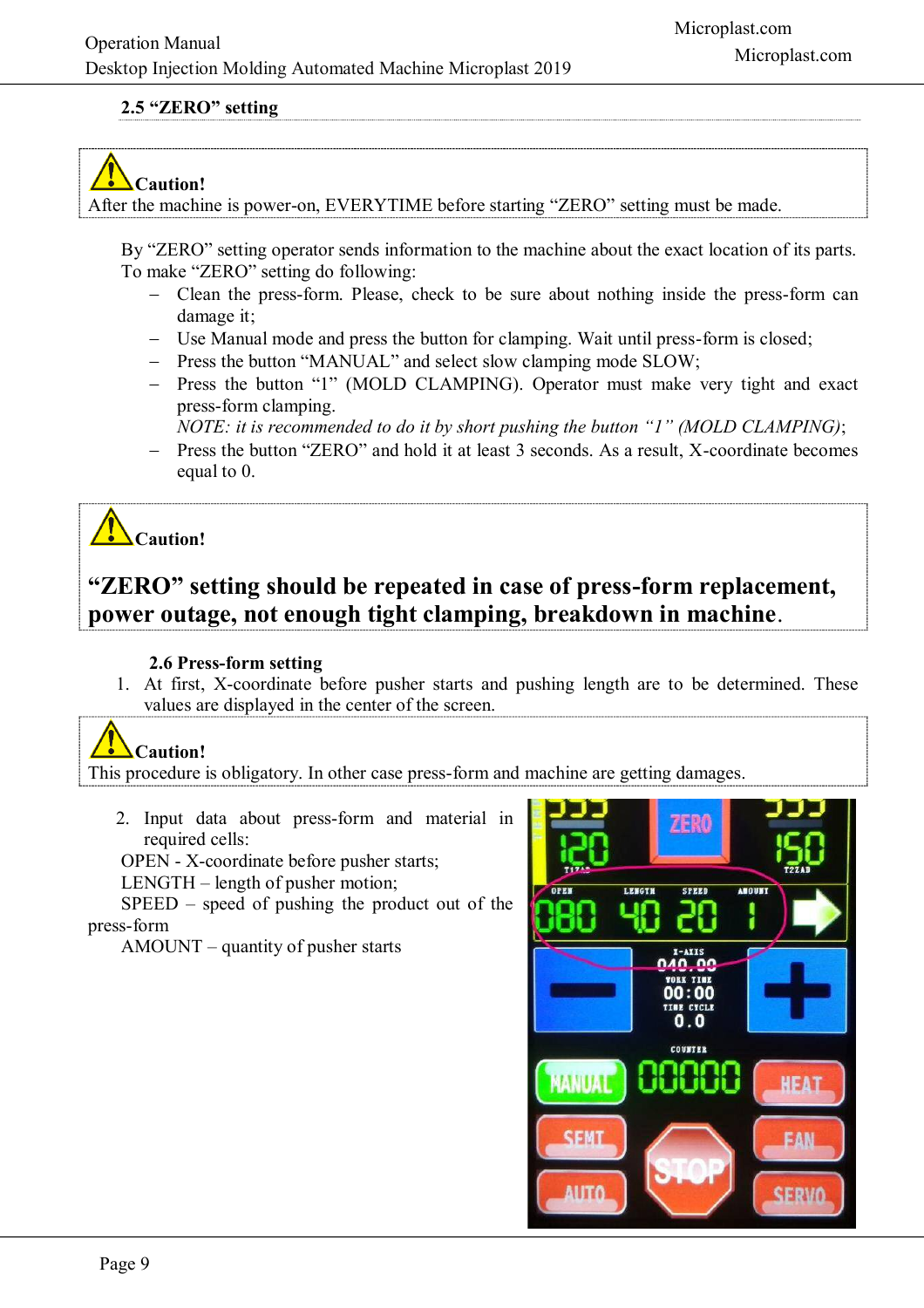# **2.7 Manual mode**

Manual mode is setting by default after the machine is powered-on.

Operator can force on Manual mode by pushing the button "MANUAL".

The button "MANUAL" is green when Manual mode is on.

In Manual mode all the machine operations are controlled by required buttons, but operations are executed while button is hold only. When button is released operation (movement) stops.

#### **2.8 Automatic mode**

To start Automatic mode operator needs to do the following:

- 1. Make sure, that material is heated well and flows free-and-easy into the press-form. In Manual mode push the button "2" (MOLD RELIESE) and open the press-form in order to see gating nozzle.
- 2. Press for short the button "3" (INJECTION). Material should come out of the gating nozzle into the open press-form.
- 3. Press for short the button "4" (PRESSURE RELIESE) and remove injected material from the press-form by tweezers.
- 4. Press the button AUTO and after that instantly push the button "1" (MOLD CLAMPING).

Operator can stop the machine by STOP buttons: on keypad (button "5" on front panel) or display.

#### **2.9 Semiautomatic mode**

In Semiautomatic mode the machine stops at the end of every cycle. After press-form opens and plastic molding is pushed out, the machine stops the cycle. Operator starts the cycle by pushing START button (CLAMPING).

Semiautomatic mode is turned on by button "SEMI". The button "SEMI" is green when Semiautomatic mode is on.

#### **2.10 Available options**

The machine is provided for optional devices connection to make design and maintenance of press-forms easier.

- 1. The machine allows to use cooling: fan or pump.
- 2. Power line output: voltage 12V, current not more 1.0A. Intermediate relay with required load characteristics should be used for more powerful devices. Cooling system is turned on by button "FAN" on the screen. Cooling is turned off by the second push of "FAN" button.

SERVOL defines X-coordinate for turning on servomechanism. If SERVOL is 0, the button ZEROSPEED is activating. If it is necessary to turn on servomechanism from zero  $(X$ -coordinate = 0), operator can decrease speed of press-form opening, speed value could be set in cell ZEROSPEED. SERVOTIME – is operating period of servomechanism.

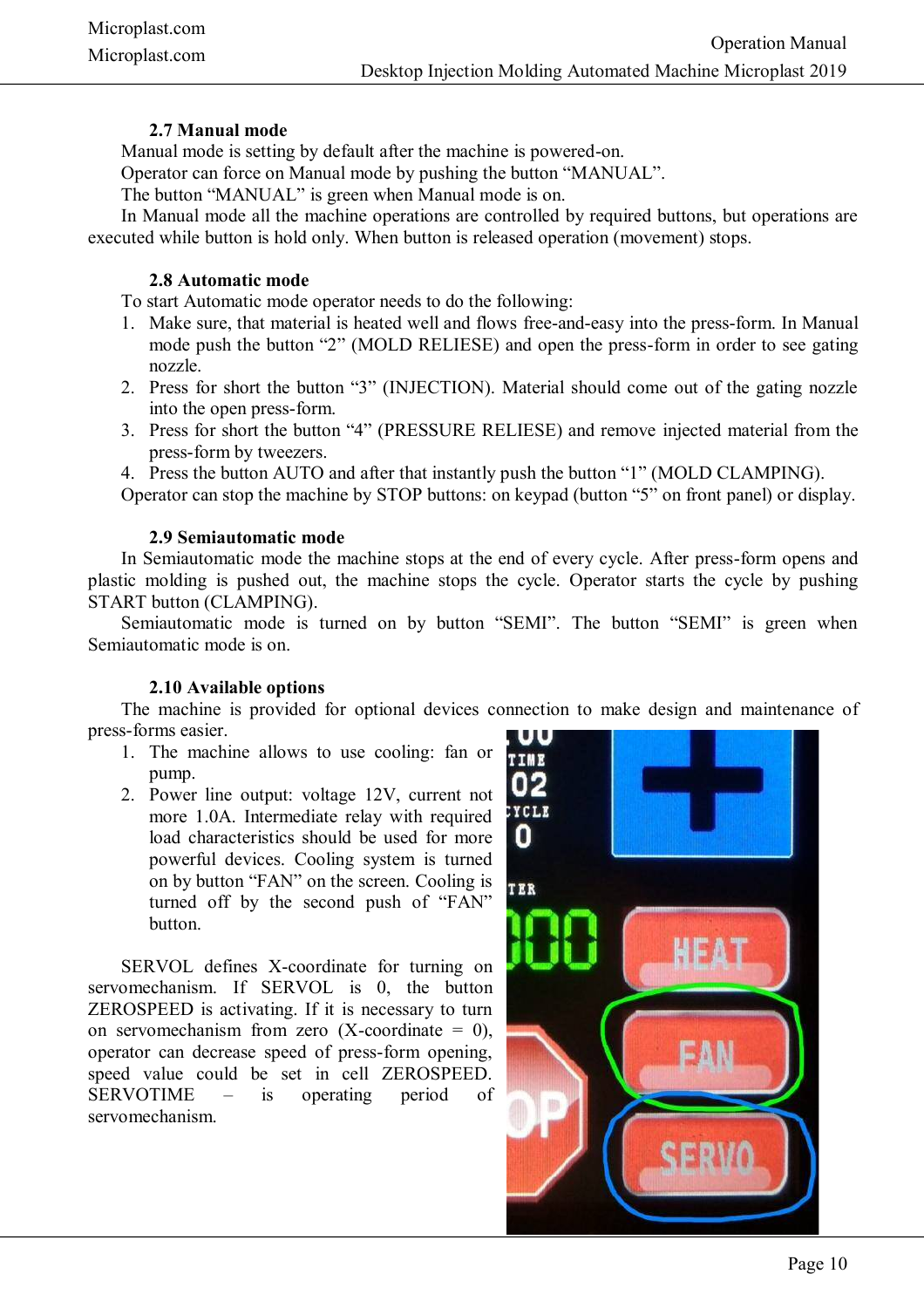ZEROSPEED – speed of press-form opening. It is active when SERVOL=0. SERVO AUTO OFF – used to turn ON/OFF the servomechanism (by default – OFF).



Terminal 12V is common to all.

Terminal SERVO+ is connection on DC motor of servomechanism, electromagnet with current not more 1A.

Terminal FAN+ is for cooling fan connection, voltage 12V and current not more 1A.



Connection of optional devices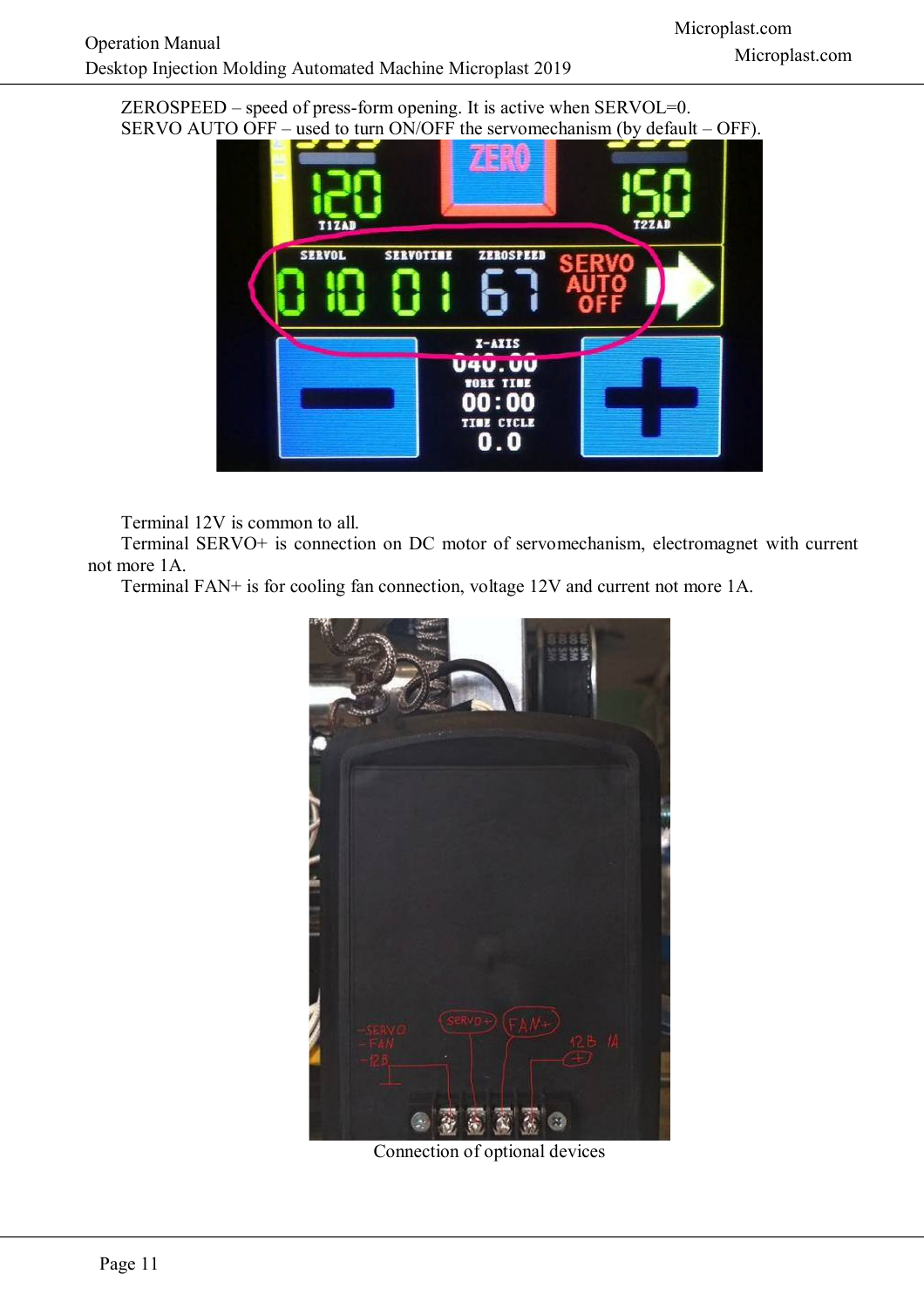# **3 TECHNICAL MAINTENANCE OF THE PRODUCT AND ITS COMPONENTS**

#### **3.1 Security measures**

<span id="page-10-2"></span>It is recommended that the device commissioned be periodically inspected for monitoring purposes:

- performance:
- compliance with the operating conditions;
- absence of external damage to the component parts of the device.

Persons who have received safety instruction are allowed to use the device.

#### <span id="page-10-1"></span>**3.2 Warranty**

#### **3.2.1 Basic warranty**

The manufacturer guarantees the conformity of the device to the requirements of the technical conditions under the user's compliance with the conditions of transportation, storage and operation, and timely maintenance. Warranty period is one year.

The warranty for the machine begins to operate from the date of purchase of the device, as a rule, on the day of shipment of the device to the customer. In the case that the device is purchased by an intermediary company, the beginning of the warranty period is the time of transfer of the device to the intermediary.

Spare parts installed during the warranty repair process are covered by the guarantee (until the end of the warranty period).

Spare parts replaced during warranty service under warranty are not returned to the owner of the machine.

Parts that are subject to wear during the operation of the machine fall into two main categories. The first includes those parts that require replacement or adjustment at the interval prescribed by the maintenance schedule of the device, and to the second wear elements, the frequency of replacement or adjustment of which depends on the operating conditions of the device.

The parts listed below have a limited service life and need to be replaced or adjusted at intervals prescribed by the maintenance schedule of the device. The basic warranty extends to these parts until the moment when their first replacement or adjustment is required. The warranty period for each part cannot exceed the restrictions (on the time of operation of the device or operating time) specified in the conditions of the basic guarantee.

- built-in rechargeable batteries;
- gaskets, if they are removed in connection with the concomitant adjustment;
- oil and working fluids.

*Note: The wear by friction does not extend the guarantee, if these parts fail due to normal wear during use of the appliance. However, if during the warranty period these parts fail due to an initial defect in the material or workmanship, they will be repaired or replaced according to the basic warranty.*

#### **3.2.2 Duties of the owner**

<span id="page-10-0"></span>The "Operation Manual" contain information on the proper operation and maintenance of your device. Proper operation and maintenance of the machine will help the user avoid expensive repairs caused by incorrect operation, neglect or improper maintenance. In addition, following our recommendations increases the life of the machine. Therefore, the owner of the machine should:

- If a defect or fault is detected, send your machine or failed part as soon as possible to the manufacturer or an authorized dealer for warranty repairs. This will help to minimize the repair required by your device.
- Use only recommended by our company spare parts, oil etc.
- Carry out maintenance for your appliance in accordance with the operating instructions.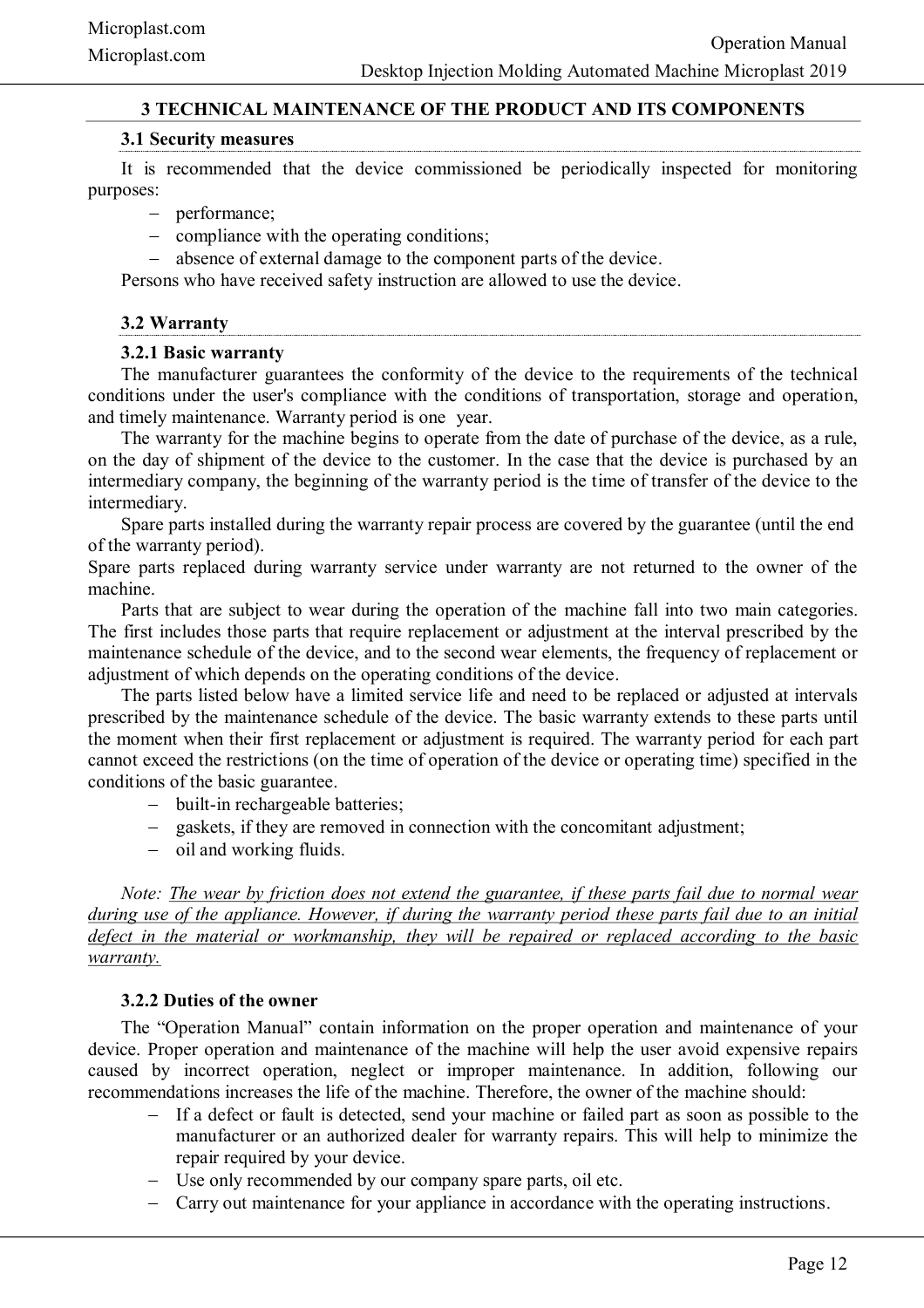*Note: Neglect of timely maintenance of the device in accordance with the prescribed schedule deprives you of the rights to warranty repair or replacement of defective parts.*

- Regularly clean the machine and it parts in accordance.
- <span id="page-11-3"></span>- Keep operating and storage conditions in accordance with the recommendations.

# **3.2.3 Warranty Limitations**

Our company is not responsible if the need for repair or replacement of parts was caused by one of the following factors:

- Damage caused by negligent / improper operation of the appliance, a natural disaster, water ingress into the appliance, the probe, accessories and parts of the appliance (in the absence of a production fault) by an accident or using the appliance for other purposes;
- Operational wear of parts:
- Failure to comply with these recommendations for maintenance of the machine within the specified time;
- Violation of the operating conditions of the device;
- Changes in the design of the device or its components, interference with the operation of the instrument systems, etc., without agreement with the manufacturer;
- Use of batteries and other components of improper quality;
- Voltage drop in the mains;
- Deny to timely correct any damage identified during routine maintenance;
- Factors beyond the scope of company control, for example: air pollution, hurricanes, chipping, scratches and the use of unsuitable cleaners;
- Use of repair technologies not approved by our company;
- Use of non-recommended by our company spare parts and fluids.

# **3.2.4 Other cases not covered by the warranty**

<span id="page-11-2"></span>The basic warranty excludes the liability of our company for any unforeseen or consequential damage incurred because of a defect covered by the above warranties. Such damage is (but is not limited to the following list):

- compensation for inconvenience, phone calls, costs of placing and transferring the device, loss of profits or damage to property;
- all warranties become invalid if the device is officially recognized as not subject to repair.

# **3.2.5 Guarantees and consumer legislation**

<span id="page-11-1"></span>The basic warranty do not infringe upon your legal rights granted to the user by the purchase and sale contract, which is drawn up upon the purchase of the device from the manufacturer or dealer. As well as applicable local legislation defining the rules for the sale and servicing of consumer goods.

# <span id="page-11-0"></span>**3.3 Maintenance of the machine**

Maintenance of the machine is performed during the entire service life and is divided into:

- preventive;
- planned.

Preventive maintenance is carried out not less often than once in three months and includes external inspection, clearing and greasing.

Planned maintenance is carried out by user at least once a year and is a mandatory requirement for maintaining the guarantee from the manufacturer.

It is very important to carry out its maintenance in a timely manner throughout the life of the machine.